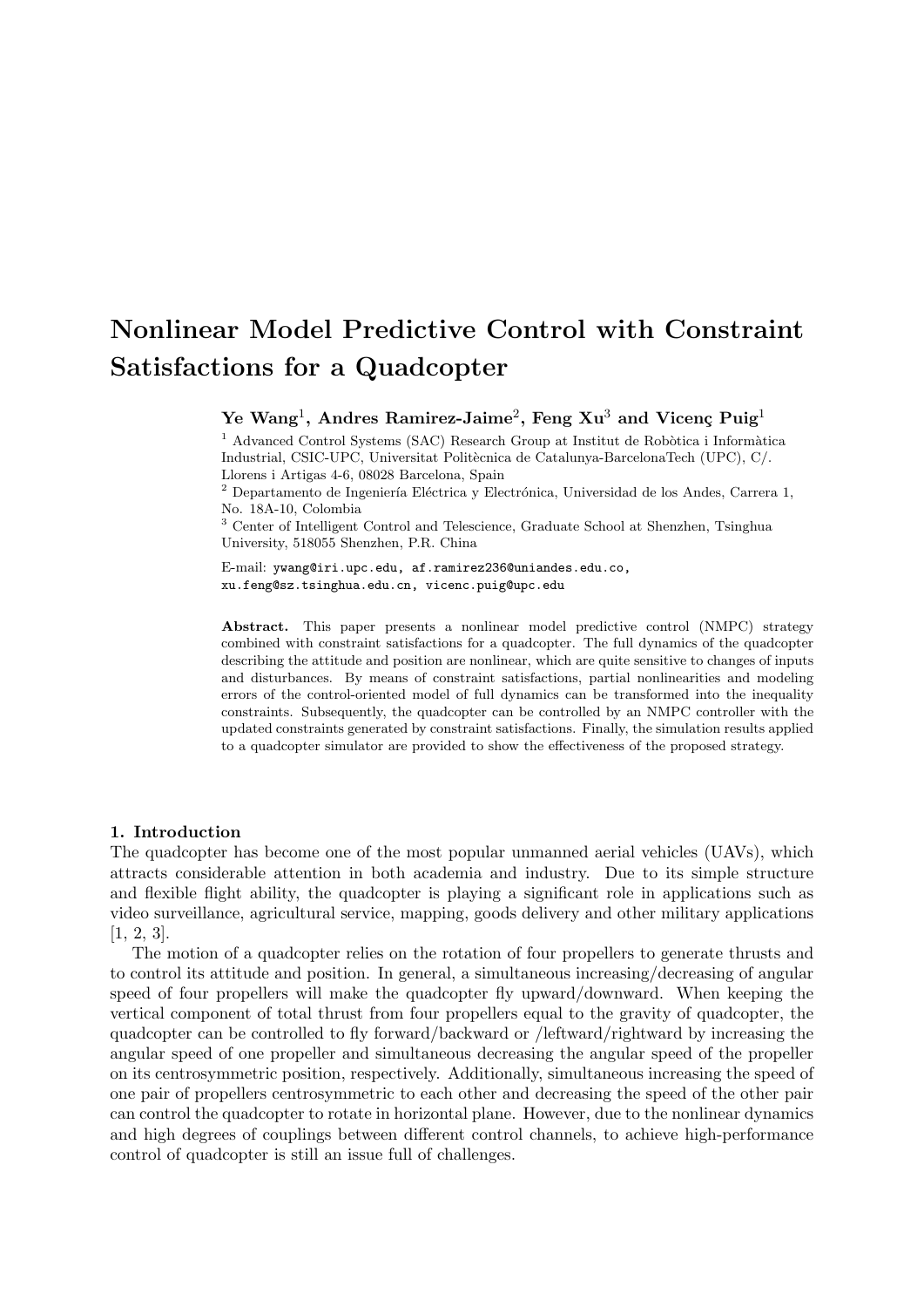The control problem of quadcopter has been widely investigated by using a variety of approaches such as proportional-integral-derivative (PID) control, backstepping control, feedback linearization, linear quadratic regulator and model predictive control (MPC). In [4, 5, 6], the PID control was used to control the quadcopter with the objective of achieving robustness and fault tolerance. The application of backstepping control and feedback linearization to the quadcopter could be found in [7, 8, 9, 10]. Related to the topic of the current paper, we can also find MPC control of quadcopter in [2, 11, 12], where a common feature of these works is that they are based on the linear MPC techniques.

Commonly, the quadcopter is normally considered as a system with high nonlinearities and fast dynamics. Although it is possible to achieve some control objectives by using a linearized model or a group of linearized models to approximate the nonlinear dynamics of quadcopter, we have to face a degree of performance degradation. Motivated by this point, we propose to directly use the nonlinear MPC technique to control the quadcopter. In this case, we can not only simultaneously obtain better performance but also make use of the inherent capability of MPC, i.e., explicit constraint handling, which is very helpful to deal with the constraints on states, inputs and outputs. Additionally, turning to the constraint-handling capability, MPC is quite convenient to be used for tolerance of faults in actuators (i.e., motors of quadcopter) by adjusting its input constraints, which is also of vital important interest of many works [13, 14].

The main contribution of this paper is to present a nonlinear MPC (NMPC) strategy combined with constraint satisfactions for a quadcopter. Paritial nonlinear constraints and modeling errors are updated through the procedure of constraint satisfactions. Then, the NMPC strategy is implemented by solving a nonlinear optimization problem through the nonlinear programming technique. As a result, simulation results by applying the proposed NMPC strategy to a quadcopter simulator implemented in MATLAB environment are shown in order to verify the effectiveness of the proposed MPC strategy. Besides, comparison results show the performance of the proposed MPC strategy.

The remainder of this paper is organized as follows: The nonlinear dynamics and controloriented model of the quadcopter are briefly introduced in Section 2. The constraint satisfaction for the quadcopter control is addressed in Section 3. In Section 4, the NMPC design for the quadcopter is presented. The simulation results as well as comparisons results with different uncertain cases based on a quadcopter simulator are shown in Section 5. Finally, some conclusions are written in Section 6.

#### 2. Nonlinear Dynamics of the Quadcopter

#### 2.1. Quadcopter Dynamic Description

The motion of the quadcopter is generated by the lift forces produced by the rotating propeller blades, where the translations and rotations are realized by manipulating the difference between velocities of four rotors. The quadcopter has 6 degrees of freedom (attitude and position) according to the earth-fixed frame. The position of this helicopter is described by the position vector  $[x, y, z]^T$  and its attitude is defined by three Euler angles (pitch, roll and yaw) as  $[\phi, \theta, \psi]^T$ , where these three angles are assumed to satisfy the following constraints [15]:

$$
-\frac{\pi}{2} \le \phi \le \frac{\pi}{2},\tag{1a}
$$

$$
-\frac{\pi}{2} \le \theta \le \frac{\pi}{2},\tag{1b}
$$

$$
-\pi \le \psi \le \pi. \tag{1c}
$$

Consider the earth-fixed frame as inertial frame and body-fixed frame with the origin in the mass center of the quadcopter. It is further assumed that the body of quadcopter is rigid and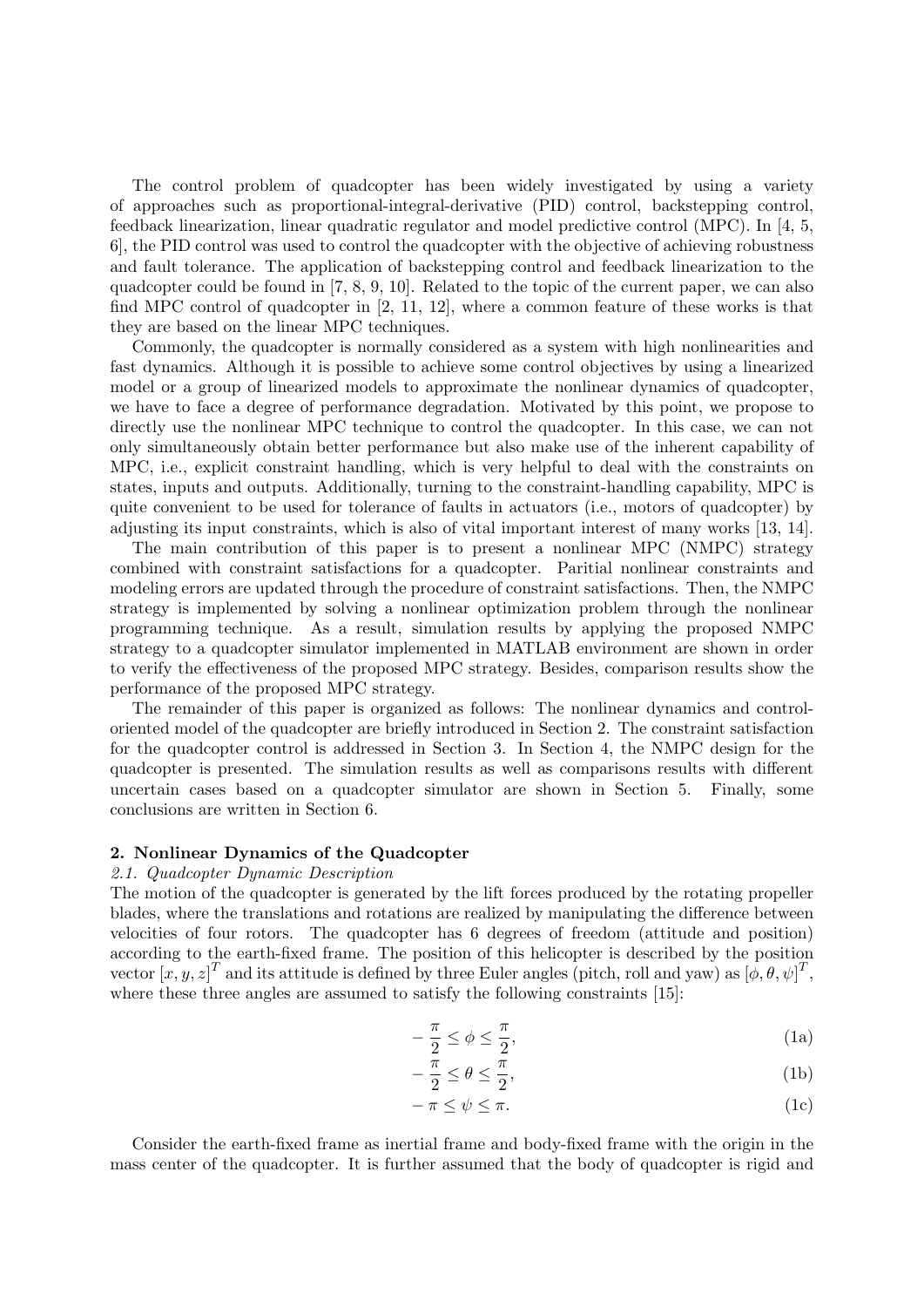symmetric. The dynamics of the quadcopter can be characterized by a set of continuous-time differential equations as follows [2]:

$$
\ddot{\phi} = \dot{\theta}\dot{\psi}a_1 + \dot{\theta}a_2\Omega_r + b_1U_2,\tag{2a}
$$

$$
\ddot{\theta} = \dot{\phi}\dot{\psi}a_3 - \dot{\phi}a_4\Omega_r + b_2U_3,
$$
\n
$$
\ddot{\psi} = \dot{\phi}\dot{\theta}a_5 + b_3U_4.
$$
\n(2c)

$$
\ddot{\psi} = \dot{\phi}\dot{\theta}a_5 + b_3U_4,\tag{2c}
$$

$$
\ddot{z} = -g + (\cos\phi \cos\theta) U_1/m,\tag{2d}
$$

$$
\ddot{x} = (\cos\phi \sin\theta \cos\psi + \sin\phi \sin\psi) U_1/m,\tag{2e}
$$

$$
\ddot{y} = (\cos\phi \sin\theta \sin\psi - \sin\phi \cos\psi) U_1/m,\tag{2f}
$$

with

$$
\begin{bmatrix} U_1 \\ U_2 \\ U_3 \\ U_4 \\ \Omega_r \end{bmatrix} = \begin{bmatrix} b\left(\Omega_1^2 + \Omega_2^2 + \Omega_3^2 + \Omega_4^2\right) \\ b\left(\Omega_2^2 - \Omega_4^2\right) \\ b\left(-\Omega_1^2 + \Omega_3^2\right) \\ d\left(-\Omega_1^2 + \Omega_2^2 - \Omega_3^2 + \Omega_4^2\right) \\ -\Omega_1 + \Omega_2 - \Omega_3 + \Omega_4 \end{bmatrix}
$$
\n(3)

and the parameters of the quadcopter are defined as

$$
a_1 = \frac{I_{yy} - I_{zz}}{I_{xx}}, \ a_2 = \frac{J_r}{I_{xx}}, \ a_3 = \frac{I_{zz} - I_{xx}}{I_{yy}},
$$

$$
a_4 = \frac{J_r}{I_{yy}}, \ a_5 = \frac{I_{xx} - I_{yy}}{I_{zz}},
$$

$$
b_1 = \frac{\ell}{I_{xx}}, \ b_2 = \frac{\ell}{I_{yy}}, \ b_3 = \frac{1}{I_{zz}}.
$$

where  $\Omega_1$ ,  $\Omega_2$ ,  $\Omega_3$  and  $\Omega_4$  denote the speeds of four rotors, respectively,  $I_{xx}$ ,  $I_{yy}$  and  $I_{zz}$  are the moments of inertial of the quadcopter around three body axes, respectively,  $J_r$  is the propeller rotational moment of inertia,  $\ell$  denotes the arm length of the quadcopter, b and d represent thrust and drag coefficients. Besides, the constraints on the rotor angular speeds can be formulated by

$$
0 \le \Omega_i \le \Omega_i^{max}, \quad i = 1, 2, \dots, 4,
$$
\n<sup>(4)</sup>

where  $\Omega_i^{max}$  denotes the maximum angular speed of the *i*-th rotor.

It is noticed that the dynamic model in (2) for designing the MPC controller is a simplified one, where some modeling errors are ignored, such as the wind resistances. In the simulation, the uncertain simulator model including some modeling errors will be used.

## 2.2. Control-oriented Model of the Quadcopter

Considering the dynamic equations of the quadcopter in (2), the variables of system states and inputs are chosen as

$$
\mathbf{x} \triangleq \left[ \phi \phi \theta \dot{\theta} \psi \dot{\psi} z \dot{z} x \dot{x} y \dot{y} \right]^T, \tag{5a}
$$

$$
\mathbf{u} \triangleq [\Omega_1 \ \Omega_2 \ \Omega_3 \ \Omega_4]^T. \tag{5b}
$$

Then, by means of the Euler discretization method, the discrete-time control-oriented model of the quadcopter can be generally formulated as

$$
\mathbf{x}(k+1) = \mathbf{F}(\mathbf{x}(k), \mathbf{u}(k)) + \mathbf{w}(k),
$$
\n(6a)

$$
\mathbf{y}(k) = \mathbf{G}(\mathbf{x}(k)) + \mathbf{v}(k),\tag{6b}
$$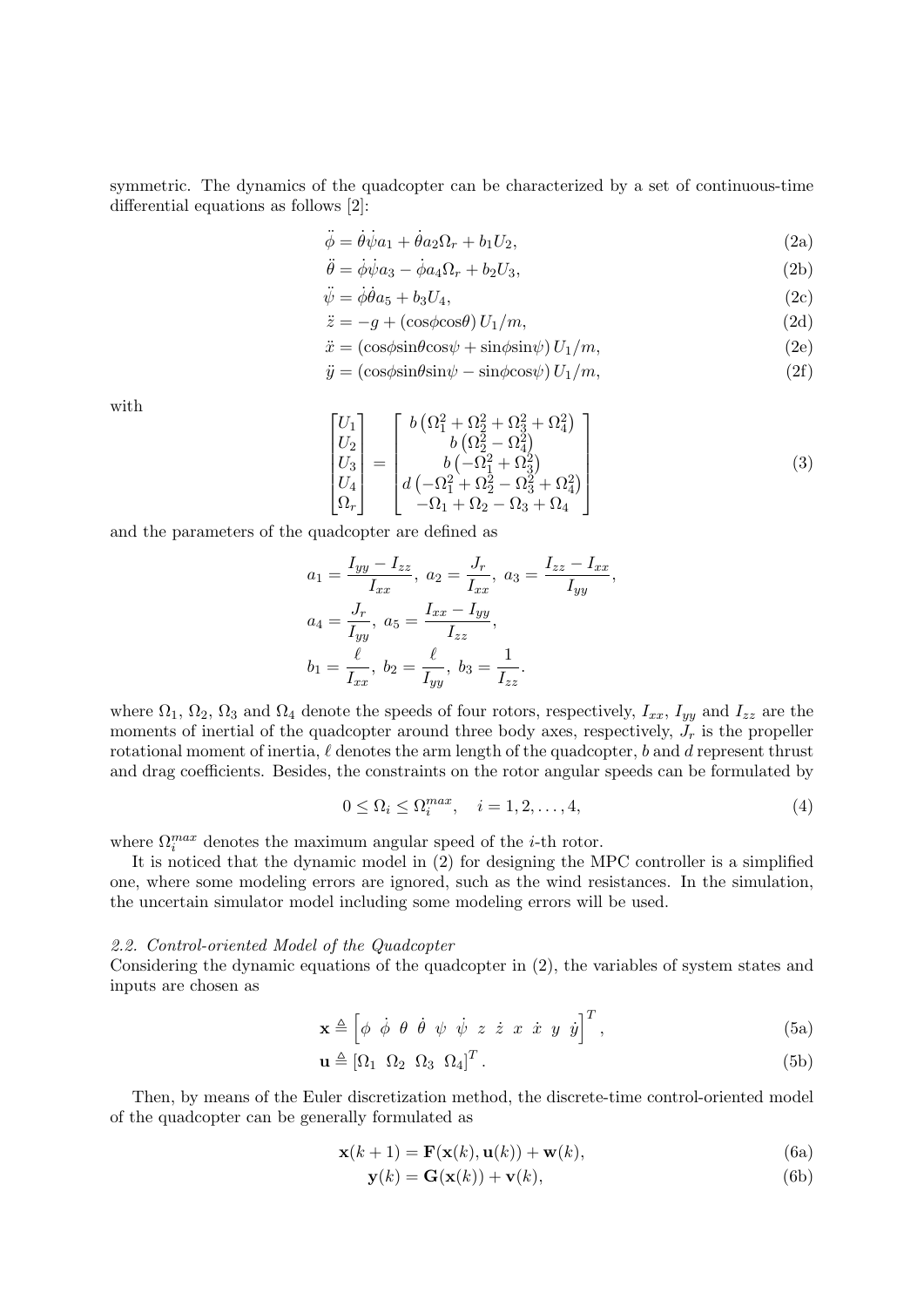where  $\mathbf{x}(k)$  and  $\mathbf{u}(k)$  denote vectors of system states and inputs defined in (5) at time instant k, respectively.  $\mathbf{F}(\cdot)$  denotes the nonlinear mapping function describing the system dynamics in (2) and  $(3)$ .  $\mathbf{G}(\cdot)$  represents the measurement function based on the characteristics of the available sensors. Besides,  $\mathbf{w}(k)$  and  $\mathbf{v}(k)$  denote the vectors of the system disturbances of modeling errors and the measurement noise of sensors at time instant  $k$ , respectively.

The quadcopter operates under some constraints, which can be written as follows:

$$
\mathbf{x}_{\min} \leq \mathbf{x}(k) \leq \mathbf{x}_{\max},\tag{7}
$$

$$
\mathbf{0} \le \mathbf{u}(k) \le \mathbf{u}_{\text{max}},\tag{8}
$$

where  $\mathbf{x}_{\text{min}}$  denotes the vector of minimum values of the system states,  $\mathbf{x}_{\text{max}}$  and  $\mathbf{u}_{\text{max}}$  denote vectors of maximum values of system states and inputs.

#### 2.3. Partial Nonlinearity Embeddings

Depending on (3), it is clear that the selected input of the quadcopter  $\Omega_i$  is hidden in  $[U_1, U_2, U_3, U_4, \Omega_r]^T$ . Hence, the virtual inputs of the quadcopter are chosen as

$$
\widetilde{\mathbf{u}} \triangleq [U_1, U_2, U_3, U_4, \Omega_r]^T. \tag{9}
$$

Therefore, the nominal and uncertain control-oriented model of the quadcopter (6) can be reformulated with the virtual inputs as

$$
\mathbf{x}(k+1) = \mathbf{F}(\mathbf{x}(k), \widetilde{\mathbf{u}}(k)) + \mathbf{w}(k),
$$
\n(10a)

$$
\mathbf{y}(k) = \mathbf{G}(\mathbf{x}(k)) + \mathbf{v}(k). \tag{10b}
$$

## 3. Constraint Satisfactions for the Quadcopter Control

In this section, the constraint-satisfaction approach is used to find the suitable bounds of the defined virtual inputs (9) in order to guarantee the consistency (3). The utilized constraintsatisfaction approach relies on an interval-based method, which has been popularly applied in the robotics [16]. The interval-based constraint-satisfaction approach can be implemented by a procedure of the forward and backward propagations to refine the value range from wide intervals to short ones including eliminating the impossible values violated from some defined equality and inequality constraints.

## 3.1. Constraint-Satisfaction Approach

As introduced in [16], a constraint-satisfaction approach on sets can be formulated as a 3-tuple  $\mathcal{H} = (\mathcal{Z}, \mathcal{D}, \mathcal{C})$ , where

- $\mathcal{Z} = \{z_1, z_2, \cdots, z_n\}$  is a finite set of variables.
- $\mathcal{D} = {\mathcal{D}_1, \mathcal{D}_2, \cdots, \mathcal{D}_n}$  is the set of domains of the variables.
- $C = \{c_1, c_2, \dots, c_n\}$  is a finite set of constraints, where each constraint  $c_i$  is specified by the pair  $(\mathcal{Z}_i, \mathcal{R}_i)$ , in which  $\mathcal{Z}_i$ , that is called as the constraint scope, is a subset of  $\mathcal Z$  and  $\mathcal{R}_i$ , that is called as constraint relation, is a relation indicating the allowed combination of values for the variables belonging to  $\mathcal{Z}_i$ .

The contractors are the useful tools for solving the constraint-satisfaction problem [16], [17]. Solving a constraint-satisfaction problem consists in finding all variable assignments such that all constraints are satisfied. The variable value assignment  $(\hat{z}_1, \hat{z}_2, \dots, \hat{z}_n) \in \mathcal{D}$  is a solution of H if all constraints in C are satisfied. The set of all solution points of H is called the global solution set and denoted by  $\mathcal{S}(\mathcal{H})$ . The variable  $z_i \in \mathcal{Z}$  is consistent in  $\mathcal{H}$  if and only if  $\forall \hat{z}_i \in \mathcal{D}_i$ ,

$$
\exists (\hat{z}_1 \in \mathcal{D}_1, \cdots, \hat{z}_n \in \mathcal{D}_n)
$$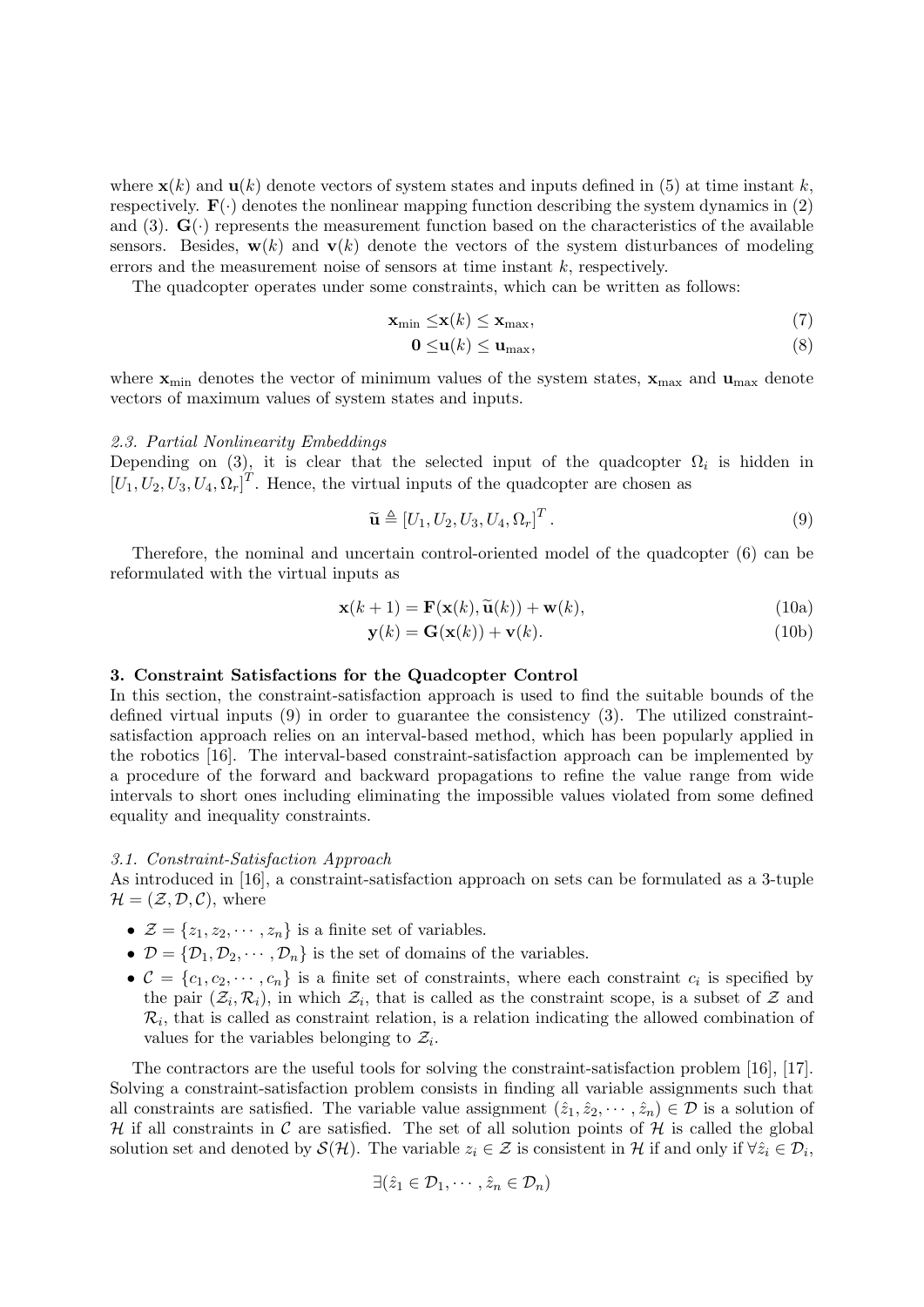such that  $(\hat{z}_i, \dots, \hat{z}_n) \in \mathcal{S}(\mathcal{H})$ .

The solution of a constraint-satisfaction problem is said to be globally consistent if and only if every variable is consistent. A variable is locally consistent if and only if it is consistent with respect to all directly connected constraints. Thus, the solution of the constraint-satisfaction problem is said to be locally consistent if all variables are locally consistent. An algorithm for finding an approximation of the solution set of a constraint-satisfaction problem can be found in [16].

## 3.2. Constraint Satisfactions for the Quadcopter Control

As aforementioned, partial nonlinearities in (3) are embedded into the control-oriented model of the quadcopter. Therefore,  $\mathbf{u}(k)$  is replaced by  $\tilde{\mathbf{u}}(k)$  in (9). The constraints on  $\mathbf{u}(k)$  and Equation (3) are transformed into the new constraints on  $\tilde{\mathbf{u}}(k)$ . The constraint-satisfaction approach for the quadcopter control along the MPC prediction horizon  $H_p$  is implemented by using the following algorithm.

## Algorithm 1 Constraint Satisfaction applied to the Quadcopter

1: for  $k := 1$  to  $H_p$  do 2:  $\mathcal{X}_k \Leftarrow [0, \mathbf{x}_{\text{max}}]$ <br>3:  $\mathcal{U}_{k-1} \Leftarrow [0, \mathbf{u}_{\text{max}}]$ 3:  $\mathcal{U}_{k-1} \Leftarrow [0, \mathbf{u}_{max}]$ <br>4:  $\widetilde{\mathcal{U}}_{k-1} \Leftarrow [0, \widetilde{\mathbf{u}}_{max}]$ 4:  $\mathcal{U}_{k-1} \Leftarrow [0, \widetilde{\mathbf{u}}_{\text{max}}]$ <br>5: end for 5: end for 6:  $\mathcal{V} \Leftarrow$ X  ${\bf x}(1), {\bf x}(2), \ldots {\bf x}(H_p),$ U  ${\bf u}(0), {\bf u}(1), \ldots, {\bf u}(H_{p}-1),$  $\frac{U}{\lambda}$  ${\widetilde {\widetilde {\mathbf u}}(0),\widetilde {\mathbf u}(1),\ldots,\widetilde {\mathbf u}(H_p-1)}$  $7: \mathcal{D} \Leftarrow \mathcal{X}_1, \mathcal{X}_2, \ldots, \mathcal{X}_{H_p}, \mathcal{U}_0, \mathcal{U}_1, \ldots, \mathcal{U}_{H_p-1}, \mathcal{U}_0, \mathcal{U}_1, \ldots, \mathcal{U}_{H_p-1}$ 8:  $C \leftarrow$  Equation (3) 9:  $\mathcal{H} \Leftarrow \mathcal{V}, \mathcal{D}, \mathcal{C}$ 10:  $S = solve(\mathcal{H})$ 11: Implement the new constraint  $\mathcal S$  into the MPC optimization problem.

## 4. Nonlinear Model Predictive Control of the Quadcopter

#### 4.1. Closed-loop NMPC Scheme

The closed-loop NMPC scheme is shown in Figure 1. The constraint-satisfaction approach presented in Algorithm 1 is solved off-line and the updated constraints can be found. A path planner is usually required to generate a reference trajectory in order to let the quadcopter track it, where the reference trajectory contains not only the position vector  $[x, y, z]^T$  but also the attitude of the quadcopter  $\psi$ . In this paper, the NMPC controller is divided into two layers: In the upper layer, a nonlinear optimization problem is proposed in order to control the quadcopter to track the given references generated by the path planner and subsequently the virtual inputs  $\tilde{\mathbf{u}}(k)$  can be obtained. In the lower layer, the actual input can be computed by solving a set of algebraic equations. Besides, when there are no enough sensors available in the quadcopter to feedback the values of the system states, an observer for the quadcopter is also required, for instance, the zonotopic extended Kalman filter proposed in [18]. Finally, a quadcopter simulator is used to test the effectiveness of the proposed NMPC controller.

## 4.2. The Upper Level: Nonlinear Optimization Problem

The MPC prediction model of the quadcopter is chosen by the nominal model of (10) without considering system disturbances and measurement noise. The constraints on system states  $\mathbf{x}(k)$ ,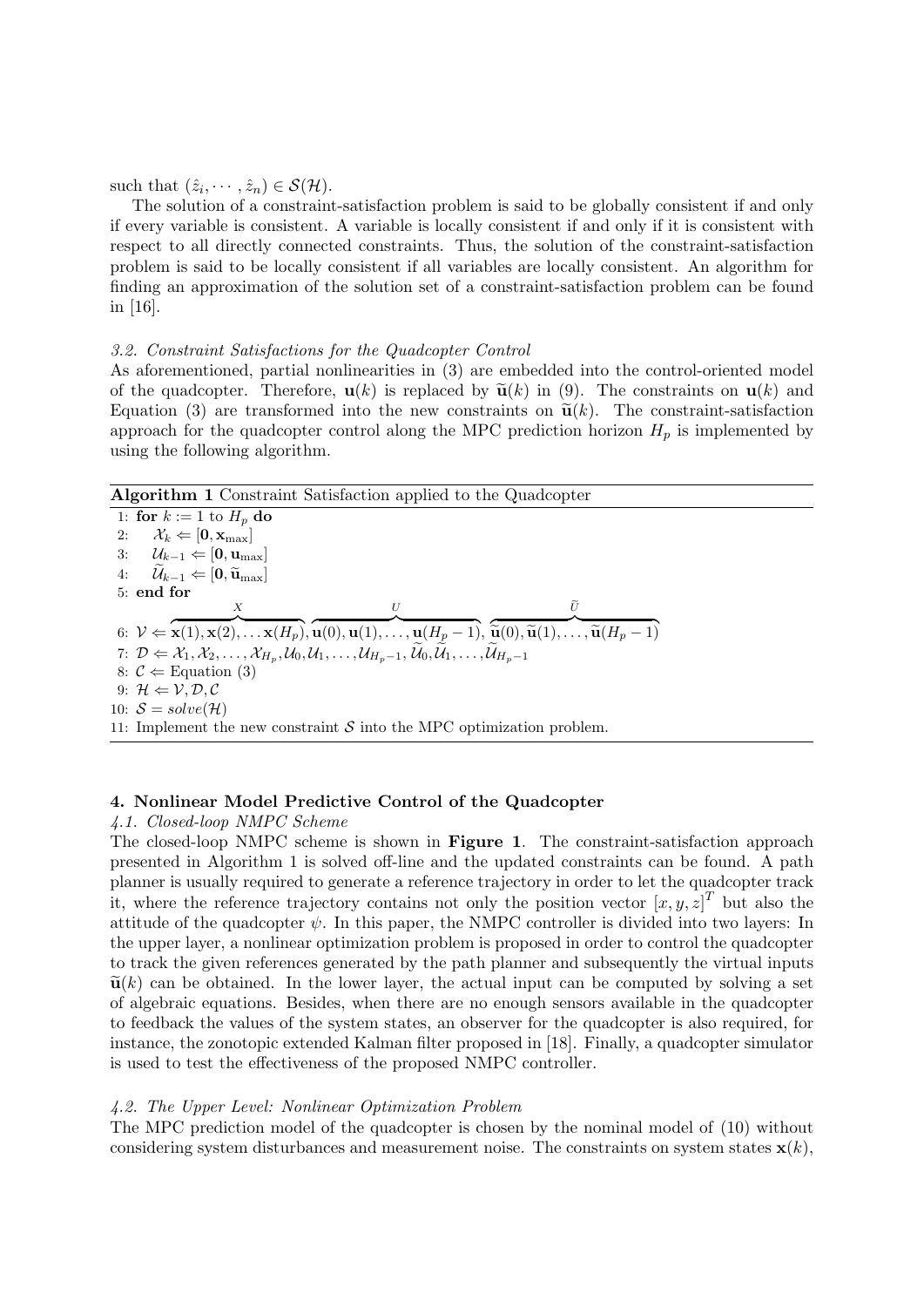

Figure 1. The closed-loop simulation scheme of the NMPC strategy with constraint satisfactions for the quadcopter

the virtual inputs  $\tilde{\mathbf{u}}(k)$  at time instant k can be denoted as

$$
\mathbf{0} \le \mathbf{x}(k+i \mid k) \le \mathbf{x}_{\text{max}}, \quad i = 1, 2, \dots, H_p,\tag{11a}
$$

$$
\mathbf{0} \le \widetilde{\mathbf{u}}(k+j \mid k) \le \widetilde{\mathbf{u}}_{\text{max}}, \ \ j = 0, 1, \dots, H_p - 1. \tag{11b}
$$

The control objective of the quadcopter is mainly towards controlling the quadcopter to track the given position references and attitude references both generated by the path planner. Therefore, the cost function for the NMPC controller mainly includes two parts: a tracking part of the minimization of the deviations between x, y, z and  $\psi$  with their references  $x^r$ ,  $y^r$ ,  $z^r$  and  $\psi^r$  and a smoothness part with the minimization of the slew rate of the virtual inputs, which can be defined as

$$
L(\mathbf{x}, \widetilde{\mathbf{u}}) \triangleq \sum_{i=1}^{H_p} \left( \lambda_x \ell_x \left( x_9(k+i \mid k), x^r(k+i) \right) \right. \\
\left. + \lambda_y \ell_y \left( x_{11}(k+i \mid k), y^r(k+i) \right) \right. \\
\left. + \lambda_z \ell_z \left( x_7(k+i \mid k), z^r(k+i) \right) \right. \\
\left. + \lambda_\psi \ell_\psi \left( x_5(k+i \mid k), \psi^r(k+i) \right) \right) \\
\left. + \sum_{j=0}^{H_p - 1} \lambda_{\Delta u} \ell_{\Delta u} \left( \widetilde{\mathbf{u}}(k+j \mid k) \right), \right. \tag{12}
$$

with

$$
\ell_x(x_9(k+i|k)) = ||x_9(k+i|k) - x^r(k+i)||_2,
$$
\n(13a)

$$
\ell_y(x_{11}(k+i|k)) = ||x_{11}(k+i|k) - y^r(k+i)||_2,
$$
\n(13b)

$$
\ell_z (x_7(k+i|k)) = ||x_7(k+i|k) - z^r(k+i)||_2,
$$
\n(13c)

$$
\ell_{\psi}(x_5(k+i|k)) = \|x_5(k+i|k) - \psi^{r}(k+i)\|_2, \qquad (13d)
$$

and

$$
\ell_{\Delta u} \left( \widetilde{\mathbf{u}}(k+j \mid k) \right) = \left\| \Delta \widetilde{\mathbf{u}}(k+j \mid k) \right\|_2, \tag{14a}
$$

$$
\Delta \widetilde{\mathbf{u}}(k+j \mid k) = \widetilde{\mathbf{u}}(k+j \mid k) - \widetilde{\mathbf{u}}(k+j-1 \mid k), \tag{14b}
$$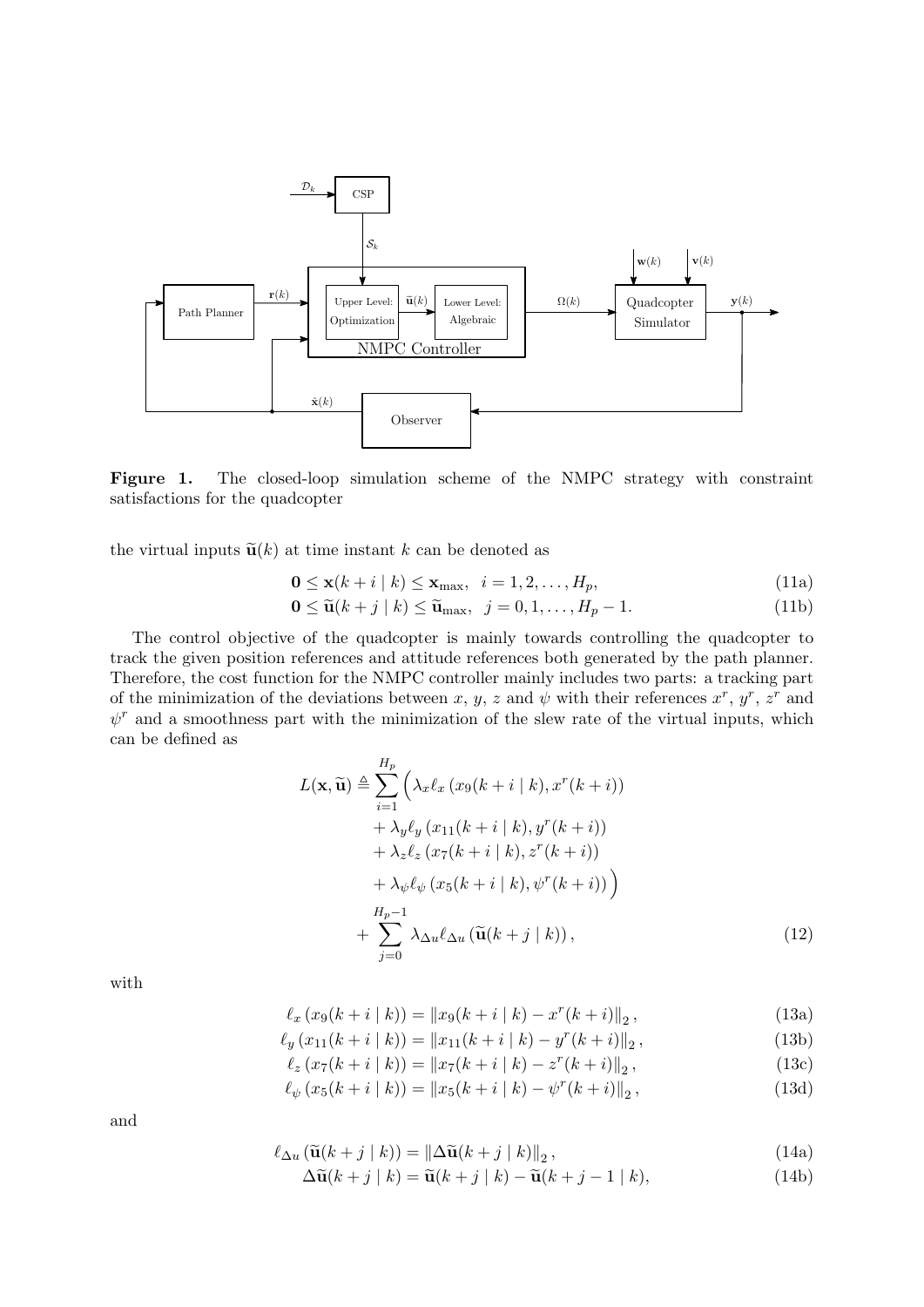where  $\lambda_x$ ,  $\lambda_y$ ,  $\lambda_z$ ,  $\lambda_\psi$  and  $\lambda_{\Delta u}$  denote the weights for each objective and  $\|\cdot\|_2$  denotes the 2-norm operator.

The selected observer, here the zonotopic extended Kalman filter in [18], can be written as

$$
\hat{\mathbf{x}}(k) = \chi(\mathbf{y}(k)),\tag{15}
$$

where  $\hat{\mathbf{x}}(k)$  denotes the estimated full states at time instant k and  $\chi(\cdot)$  represents the modelbased observer function based on the model of the quadcopter in (2).

In general, the NMPC strategy in the upper layer can be implemented by solving the following nonlinear optimization problem  $P_q(k)$ :

## Problem 1 (NMPC-Quadcopter Problem)

$$
\min_{\widetilde{\mathbf{u}}^*(k|k),\ldots,\widetilde{\mathbf{u}}^*(k+H_p-1|k)} L(\mathbf{x},\widetilde{\mathbf{u}}),\tag{16a}
$$

subject to

$$
\mathbf{x}(k+i+1 \mid k) = F(\mathbf{x}(k+i \mid k), \widetilde{\mathbf{u}}(k \mid k)),\tag{16b}
$$

$$
\mathbf{0} \le \mathbf{x}(k+i \mid k) \le \mathbf{x}_{\text{max}},\tag{16c}
$$

$$
\mathbf{0} \le \tilde{\mathbf{u}}(k+i|k) \le \tilde{\mathbf{u}}_{\text{max}},
$$
\n
$$
\mathbf{0} \le \tilde{\mathbf{u}}(k+i|k) \le \tilde{\mathbf{u}}_{\text{max}},
$$
\n(16d)\n
$$
\mathbf{v}(k|k) = \hat{\mathbf{v}}(k)
$$
\n(16e)

$$
\mathbf{x}(k \mid k) = \hat{\mathbf{x}}(k),\tag{16e}
$$

$$
\hat{\mathbf{x}}(k) = \chi(\mathbf{y}(k)).\tag{16f}
$$

After solving the nonlinear optimization problem  $P_q(k)$  at time step k, a series of the virtual inputs  $\tilde{\mathbf{u}}^*(k | k), \ldots, \tilde{\mathbf{u}}^*(k + H_p - 1 | k)$  can be obtained. By means of the receding horizon approach, the first value  $\tilde{\mathbf{u}}^*(k | k)$  is used as the optimal control action  $\tilde{\mathbf{u}}^*(k)$  at this time step.

## 4.3. The Lower Level: Algebraic Problem

As introduced in the previous subsection, the virtual input can be found by solving the nonlinear optimization problem. Then, the actual input can be computed after the virtual input obtained by means of the algebraic problem.

Depending on (3), the virtual input  $\tilde{\mathbf{u}}(k)$  and actual input  $\mathbf{u}(k)$  has the obvious algebraic relationship, which can be written as follows:

$$
\widetilde{\mathbf{u}}(k) = \begin{bmatrix} b & b & b & b \\ 0 & -b & 0 & b \\ b & 0 & -b & 0 \\ -d & d & -d & d \end{bmatrix} \mathbf{u}^{2}(k).
$$
 (17)

And then the actual input at time instant  $k$  can be computed by

$$
\mathbf{u}(k) = \begin{bmatrix} b & b & b & b \\ 0 & -b & 0 & b \\ b & 0 & -b & 0 \\ -d & d & -d & d \end{bmatrix}^{-\frac{1}{2}} \tilde{\mathbf{u}}^{\frac{1}{2}}(k).
$$
 (18)

The solution  $\mathbf{u}(k)$  of (17) satisfies the nonlinear optimization problem proposed in the upper layer as well as (18). Therefore, the solution  $\mathbf{u}(k)$  can be used for the actual input at time instant k.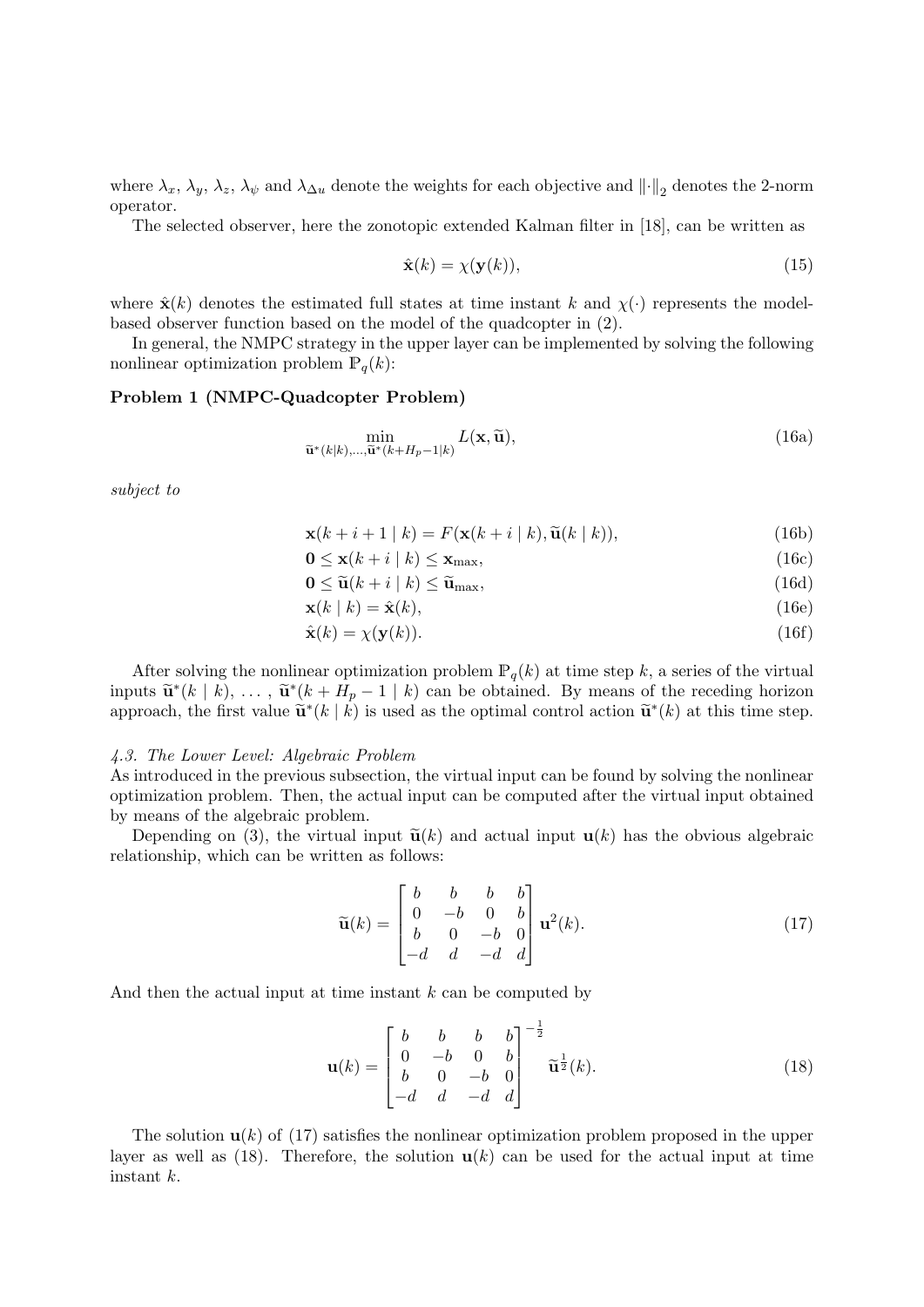#### 5. Simulation Results

In this section, the proposed NMPC controller combined with constraint satisfactions is tested using continuous-time quadcopter simulator implemented in MATLAB. In order to evaluate the inherent robustness of the NMPC controller, the simulator model includes the uncertainties in (6), which are not explicitly considered in the prediction model in the NMPC controller.

#### 5.1. Simulator Model

Taking into account the uncertainties discussed before, the mathematical model of the simulator can be formulated as follows:

$$
\ddot{\phi} = \dot{\theta}\dot{\psi}a_1 + \dot{\theta}a_2\Omega_r + b_1U_2 + \omega_1,\tag{19a}
$$

$$
\ddot{\theta} = \dot{\phi}\dot{\psi}a_3 - \dot{\phi}a_4\Omega_r + b_2U_3 + \omega_2,\tag{19b}
$$

$$
\ddot{\psi} = \dot{\phi}\dot{\theta}a_5 + b_3U_4 + \omega_3,\tag{19c}
$$

$$
\ddot{z} = K_a^z \dot{z} - g + (\cos\phi \cos\theta) U_1/m,\tag{19d}
$$

$$
\ddot{x} = K_a^x \dot{x} + (\cos\phi \sin\theta \cos\psi + \sin\phi \sin\psi) U_1/m,
$$
\n(19e)

$$
\ddot{y} = K_a^y \dot{y} + (\cos\phi \sin\theta \sin\psi - \sin\phi \cos\psi) U_1/m,\tag{19f}
$$

where  $\omega_1, \omega_2, \omega_3 \in \mathbb{R}$  denote the system disturbances that can be regarded as the Gaussian white noise following some certain distributions, respectively.  $K_a^x$ ,  $K_a^y$  and  $K_a^z$  denote the aerodynamic friction coefficients for the axes  $x, y$  and  $z$ , respectively. All the parameters of the quadcopter are obtained from [2].

The measurement outputs of the quadcopter simulator are selected as

$$
\mathbf{y} = \begin{bmatrix} \dot{x} & \dot{y} & \dot{z} & \dot{\psi} \end{bmatrix}^T.
$$
 (20)

5.2. Results

The NMPC optimization problem is solved by using the nonlinear programming technique implemented through YALMIP toolbox [19] and IPOPT solver implemented in OPTI toolbox [20]. The constraint-satisfaction algorithm for the quadcopter control is implemented using the Interval Peeler software [21]. The continuous-time quadcopter simulator is built by means of the function of ode in MATLAB.

In this work, the reference trajectory is assumed to be available generated by a path planner. The weights for each objective are set as  $\lambda_x = 10$ ,  $\lambda_y = 10$ ,  $\lambda_z = 10$ ,  $\lambda_{\psi} = 10$  and  $\lambda_{\Delta u} = 0.1$ . The sampling time is chosen as 0.1s. The NMPC prediction horizon  $H_p$  is chosen equal to 10.

Besides, three scenarios are provided in the simulations defined as follows:

• Deterministic scenario:

$$
\omega_1 = \omega_2 = \omega_3 = 0,
$$
  

$$
K_a^z = K_a^x = K_a^y = 0,
$$

• Resistant scenario:

$$
\omega_1 = \omega_2 = \omega_3 = 0,
$$
  

$$
K_a^z = 4.36, K_a^x = 2.91, K_a^y = 2.91,
$$

• Noisy scenario:

$$
\omega_1, \omega_2, \omega_3 \sim \mathcal{N}(0, 0.05),
$$
  

$$
K_a^z = K_a^x = K_a^y = 0,
$$

where  $\mathcal{N}(0, 0.05)$  denotes the Gaussian distribution with the zero mean and the variance of 0.05.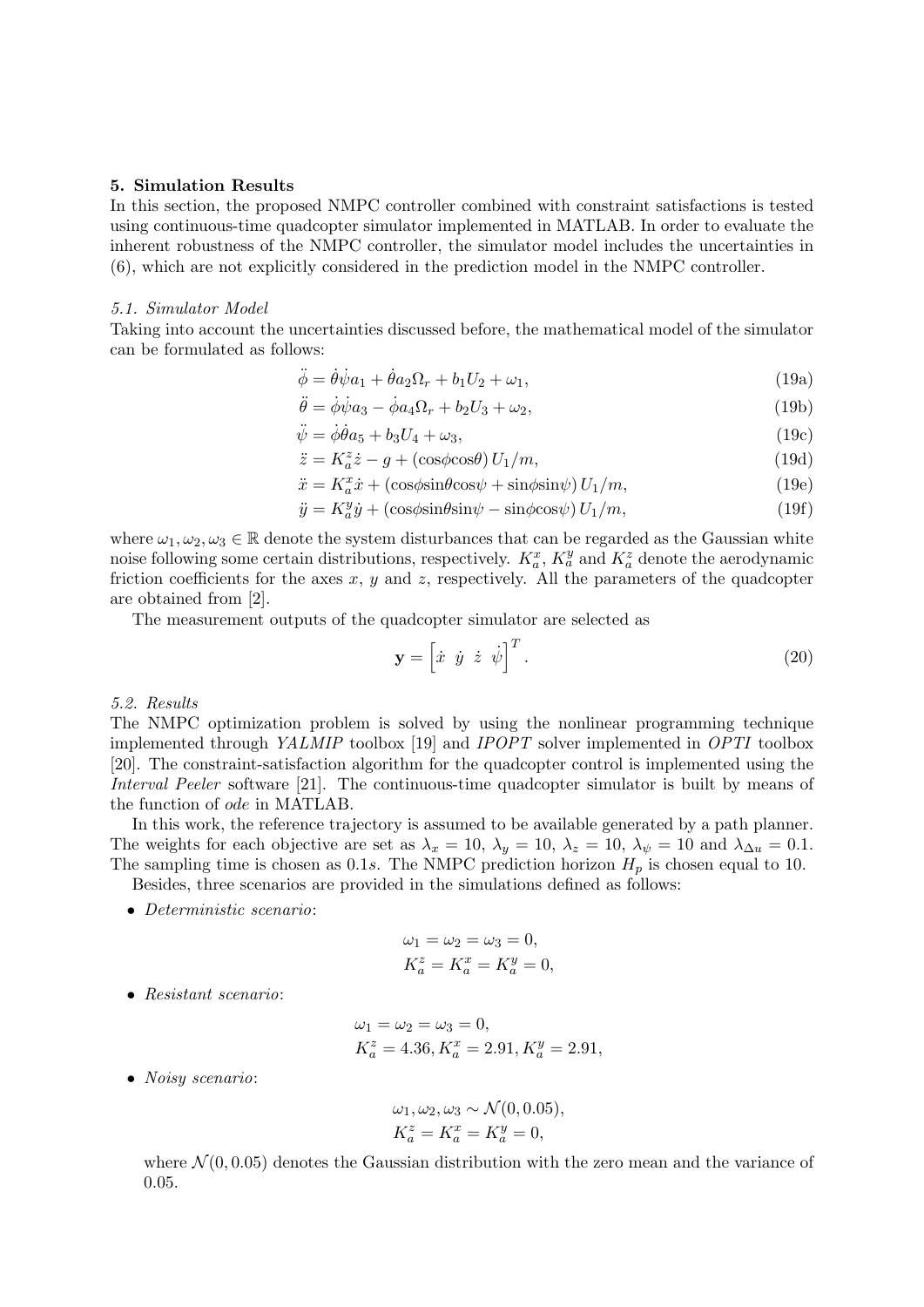

Figure 2. Simulation results of x, y, z and  $\psi$  for three scenarios

The selected simulation results with the three scenarios are shown in **Figure 2** and **Figure** 3. Four references for x, y, z and  $\psi$  are generated by the path planner in red dashed lines. It can be seen that the control objective of tracking the given references is well achieved for all the scenarios. The deterministic scenario presents the case that the simulator model is the same as the prediction model in the controller. In this case, the real trajectories on each axis and angle can follow the given references with a fast response, which means that the MPC is able to find feasible solutions with the mathematical model of the quadcopter. For the resistant scenario, the continuous resistant forces are included in order to simulate the quadcopter is operated in an environment with the effect of the wind. Consequently, as shown in the simulation results, the real trajectories of the quadcopter have some delays to reach the references compared to the deterministic scenario. In terms of the noisy scenario, additive noise following a Gaussian distribution with zero mean and variance of 0.05 is assumed, which is mainly generated from sensors located in the quadcopter. Therefore, there exist small deviations around the given the references on each axis. Besides, four actual control inputs  $\Omega_1$ ,  $\Omega_2$ ,  $\Omega_3$  and  $\Omega_4$  are plots. For the deterministic and resistant cases, these inputs are quite smooth compared to the noisy case.

The real trajectory in 3-dimensional space  $([x, y, z]^T)$  is plotted in **Figure 4.** The quadcopter is controlled to do a set of motions including taking off, moving along x, y and z axis and turning the head of the quadcopter through changing  $\psi$ . As shown in **Figure 4**, the quadcopter is able to reach the end point from a given start point for the deterministic and resistant cases. For the noisy scenario, the quadcopter arrives at an area around the target place (the end point) since there are small deviations for the each axis. Hence, the tracking accuracy for the quadcopter fullstate control is quite significant. As a result, the quadcopter controlled by the NMPC controller is able to track the given references.

In reality, the quadcopter could suffer some unexpected disturbances at a certain time. Hence, it is necessary to test the behavior of the designed NMPC controller under these disturbances. From Figure 5, two peak disturbances with the same magnitude of 0.5 in  $\dot{z}$  around two different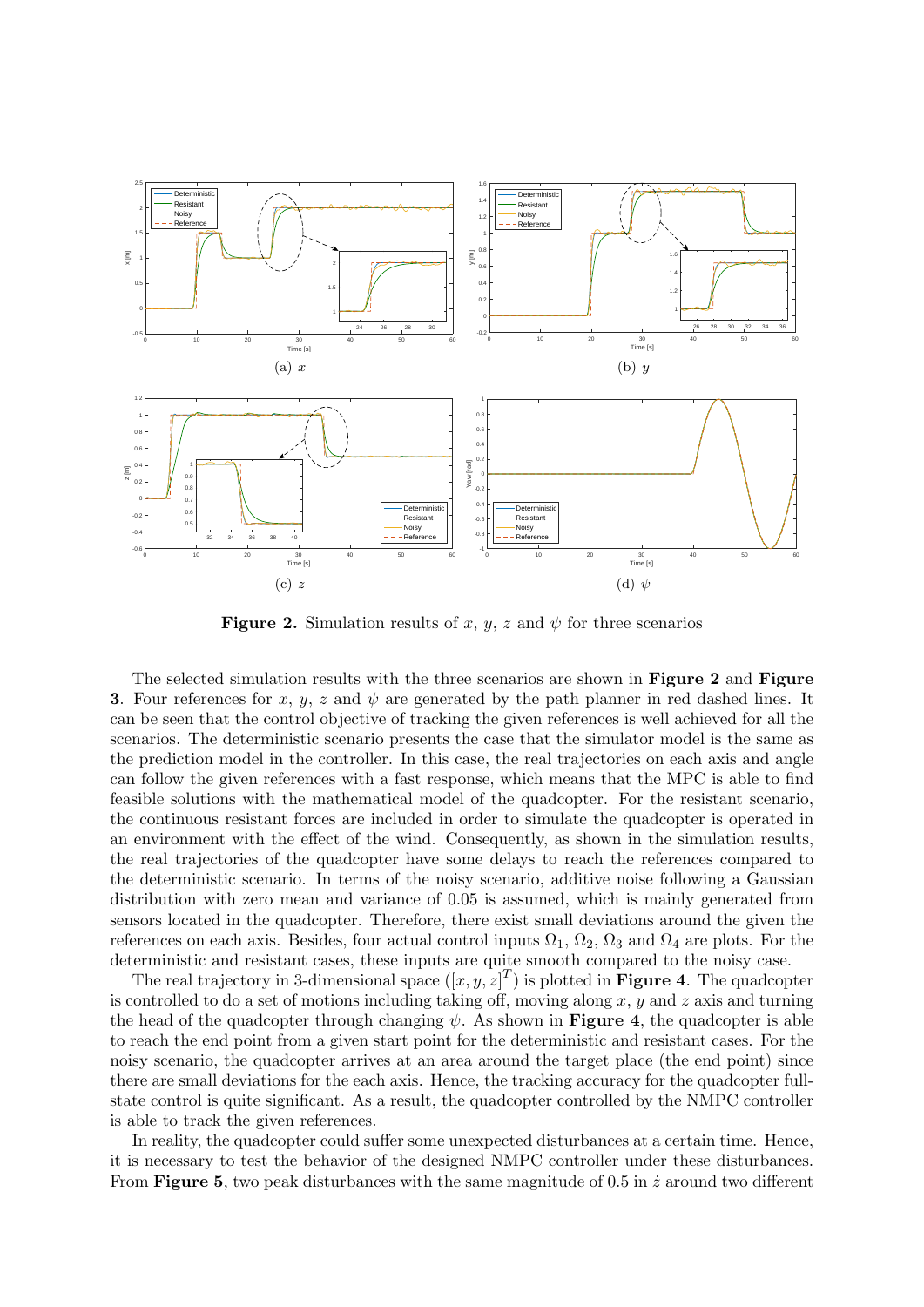

Figure 3. Simulation results of  $\Omega_1$ ,  $\Omega_2$ ,  $\Omega_3$  and  $\Omega_4$  for three scenarios



Figure 4. Real trajectory and reference for three scenarios

directions in z axis are tested. The NMPC controller is able to deal with these disturbances within some transient periods. In particular, the tracking objective can be guaranteed by using the proposed NMPC strategy as well.

# 6. Conclusions

In this paper, an NMPC strategy combined with constraint satisfactions is studied for a quadcopter to track the given references. From the simulation results, the NMPC controller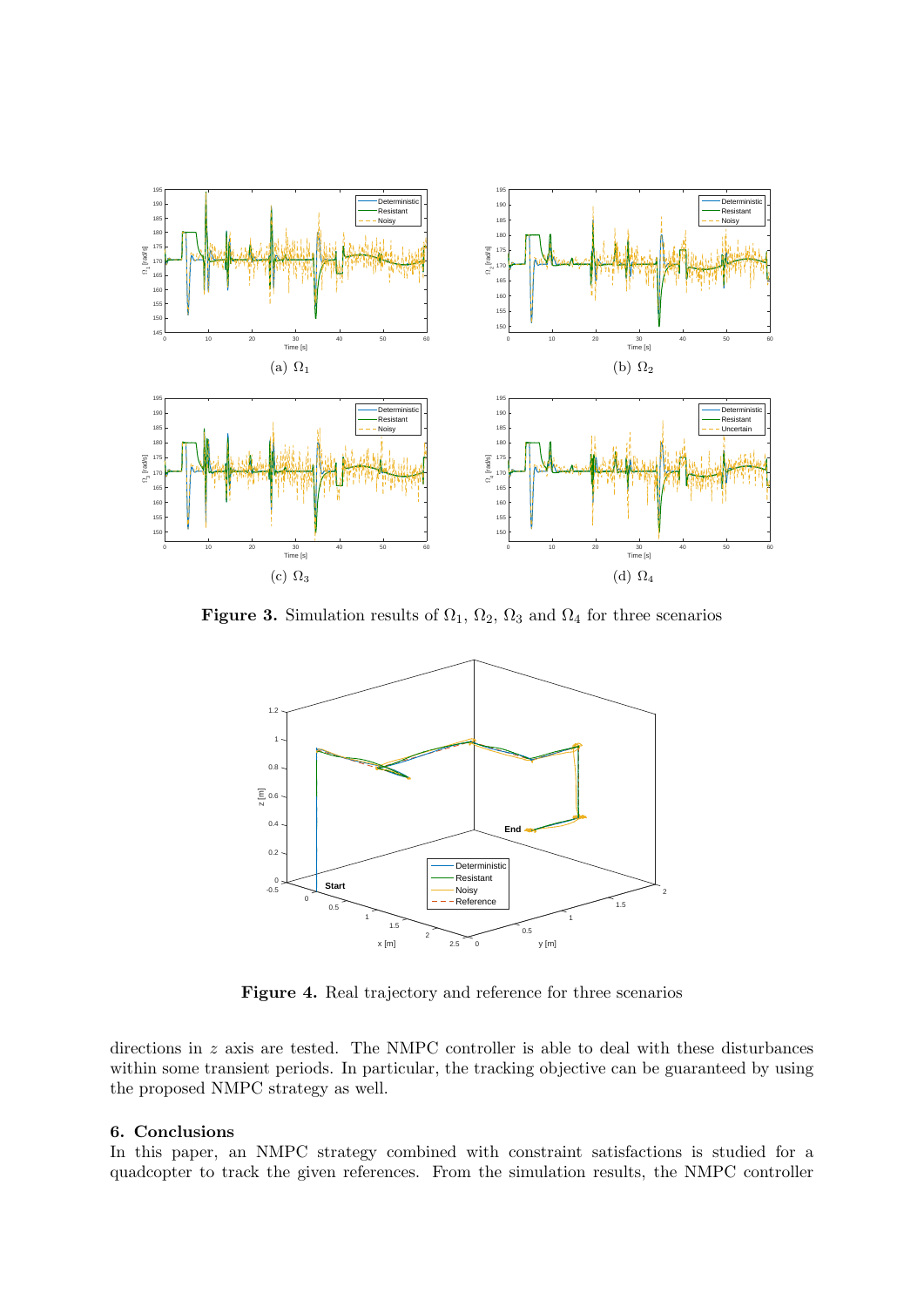

**Figure 5.** Result of adding disturbances:  $k=80$ , a disturbance towards positive z axis and  $k=120$ , a disturbance towards negative z axis

is able to provide quite accurate tracking results and the inherent robustness of the NMPC controller is able to deal with uncertainties.

On the other hand, the nonlinear optimization problem is not easy to be solved compared with the linear one requiring more time to find a solution. Taking into account the continuous hardware and software development in the computer science field, the nonlinear programming technique is expected to find the solution that satisfies the required real-time constraints allowing the real implementation. Thus, as future research, an important direction is to improve nonlinear optimization algorithm by some possible ways, such as properly relaxing the nonlinear constraints and updating the initial guess of the nonlinear solver. Besides, the MPC strategy is normally considered as a flexible control strategy and a quite good framework for fault-tolerant control because the system reconfiguration after faults appeared in the control system is easy to implement in the MPC constraint settings. Hence, as another future work, the fault-tolerant capability of the proposed control strategy will be investigated.

#### Acknowledgement

This work has been partially funded by the Spanish Government (MINECO) through the project CICYT ECOCIS (ref. DPI2013-48243-C2-1-R), by MINECO and FEDER through the project CICYT HARCRICS (ref. DPI2014-58104-R), by the Natural Science Foundation of Guangdong (No.2015A030313881), by the National Natural Science Foundation of China (No.61673239) and the Shenzhen Key Lab of Space Robotic Technology and Telescience.

#### References

- [1] Alexhs K, Nikolakopoulos G and Tzes A 2011 International Review of Automatic Control 4
- [2] Alexis K, Nikolakopoulos G and Tzes A 2012 IET Control Theory Applications 6 1812 1827
- [3] Valavanis K and Vachtsevanos G 2015 Handbook of Unmanned Aerial Vehicles (Springer)
- [4] Garciá R, Rubio F and Ortega M 2012 Robust PID control of the quadrotor helicopter IFAC Conference on Advances in PID Control (Brescia, Italy)
- [5] Lippiello V, Ruggiero F and Serra D 2014 Emergency landing for a quadrotor in case of a propeller failure: A PID based approach IEEE International Symposium on Safety, Security, and Rescue Robotics (SSRR) (Montreal, Canada) pp  $1 - 7$
- [6] Sadeghzadeh I, Mehta A, Chamseddine A and Zhang Y 2012 Active fault tolerant control of a quadrotor UAV based on gainscheduled PID control 25th IEEE Canadian Conference on Electrical Computer Engineering  $(CCECE)$  (Hokkaido, Japan) pp 1 – 4